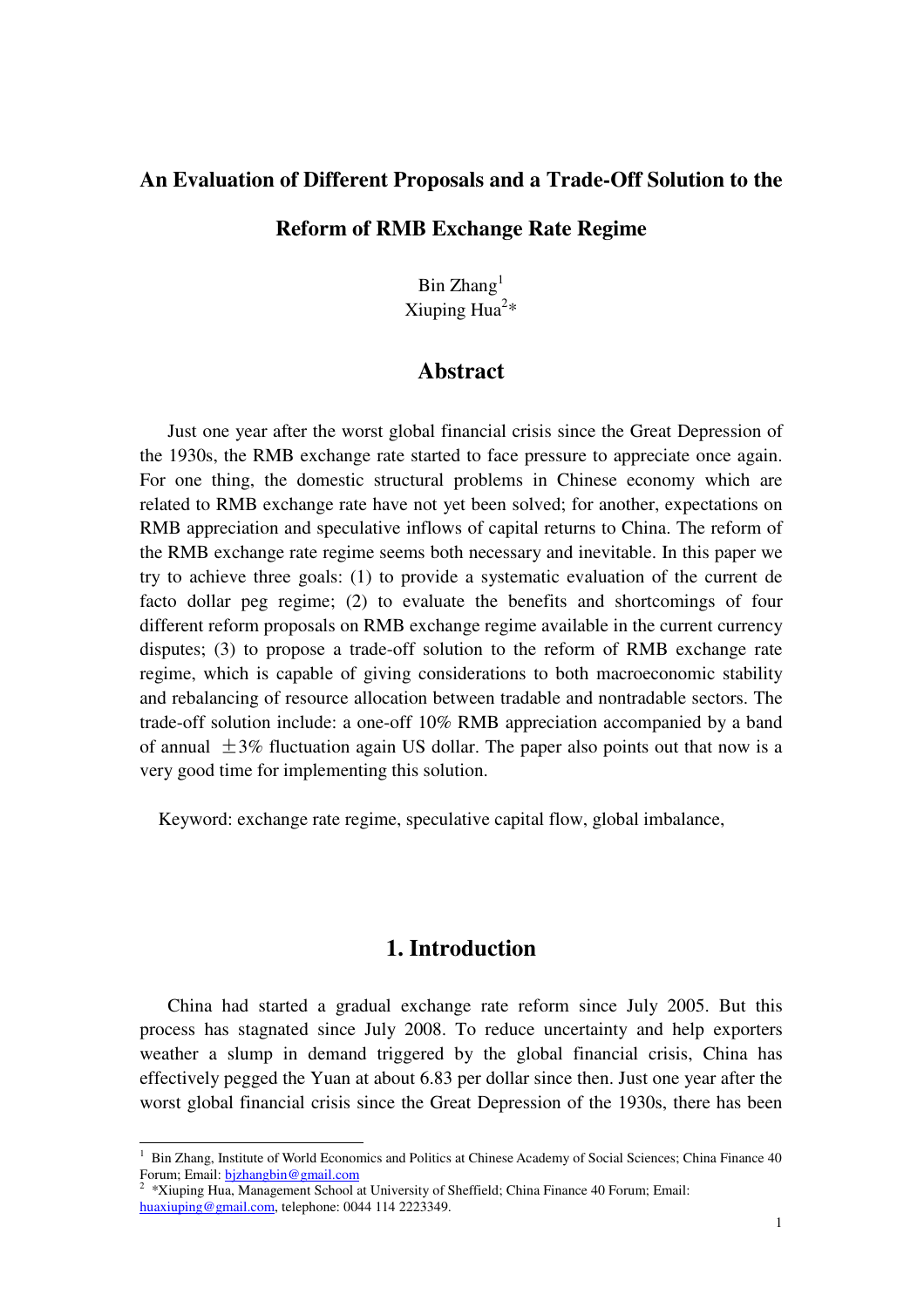considerable debate at home and much international criticism of the current de facto dollar peg regime of RMB exchange rate<sup>3</sup>. For instance, Paul Krugman  $(2010)$  points out, 'China's policy of keeping its currency, the renminbi, undervalued has become a significant drag on global economic recovery. Something must be done'. Accompanying such tensions, the RMB exchange rate started to face pressure to appreciate once again. For one thing, the domestic structural problems in Chinese economy which are related to RMB exchange rate have not yet been solved; for another, expectations on RMB appreciation and speculative inflows of capital returns to China. The reform of the RMB exchange rate regime seems both necessary and inevitable.

This paper aims to achieve three goals. First, it provides a systematic evaluation of the current de facto dollar peg system of RMB exchange rate. Secondly, it evaluates the benefits and shortcomings of four different reform schemes on RMB exchange regime which are popular in debate of this issue, namely (i) gradual appreciation within a narrow fluctuation band; (ii) pegging to a basket of currencies; (iii) real exchange rate appreciation through market oriented factor price reforms and accompanied by moderate inflation, while keeping existing nominal exchange rate fixed; (iv) coordinated basket peg system in East Asia or other exchange rate cooperation plans in East Asia. Thirdly, it proposes a trade-off solution to the reform of RMB exchange rate regime, which is capable of giving considerations to both macroeconomic stability and rebalancing of resource allocation between tradable and nontradable sectors. The rest of the paper is organized as follows. Section 2, 3, and 4 examine issues concerned with these three goals, respectively, while the last section summarizes and concludes.

# **2. An evaluation of the current de facto US dollar peg regime**

Exchange rate is one of the most important prices in an open economy. Either realized adjustments or unfulfilled expectations in the exchange rate will affect imports and exports, consumer product prices and asset prices. An appropriate exchange rate formation mechanism is very important to maintain short-term macroeconomic stability. At the same time, the exchange rate is one of key factors which determine relative prices of trade goods to non-trade goods. Rapidly changing productivity rates in a fast growing economy like China always require quick adjustments of relative prices of traded and non-traded goods to ensure a reasonable economic structure and avoid the risks of economic imbalances. From the perspectives of maintaining macroeconomic stability in the short run and sustainable economic growth in the long term, this section focuses on evaluating the benefits and shortcomings of current RMB exchange rate formation mechanism.

## **2.1 The evaluation from the macroeconomic stability perspective**

 $\ddot{ }$ 

<sup>&</sup>lt;sup>3</sup> For more details, please see Simon Evenett, "The US-Sino Currency Dispute: New Insights from Economics, Politics and Law", *A VoxEU.org Publication*, Centre for Economic Policy Research, April 2010.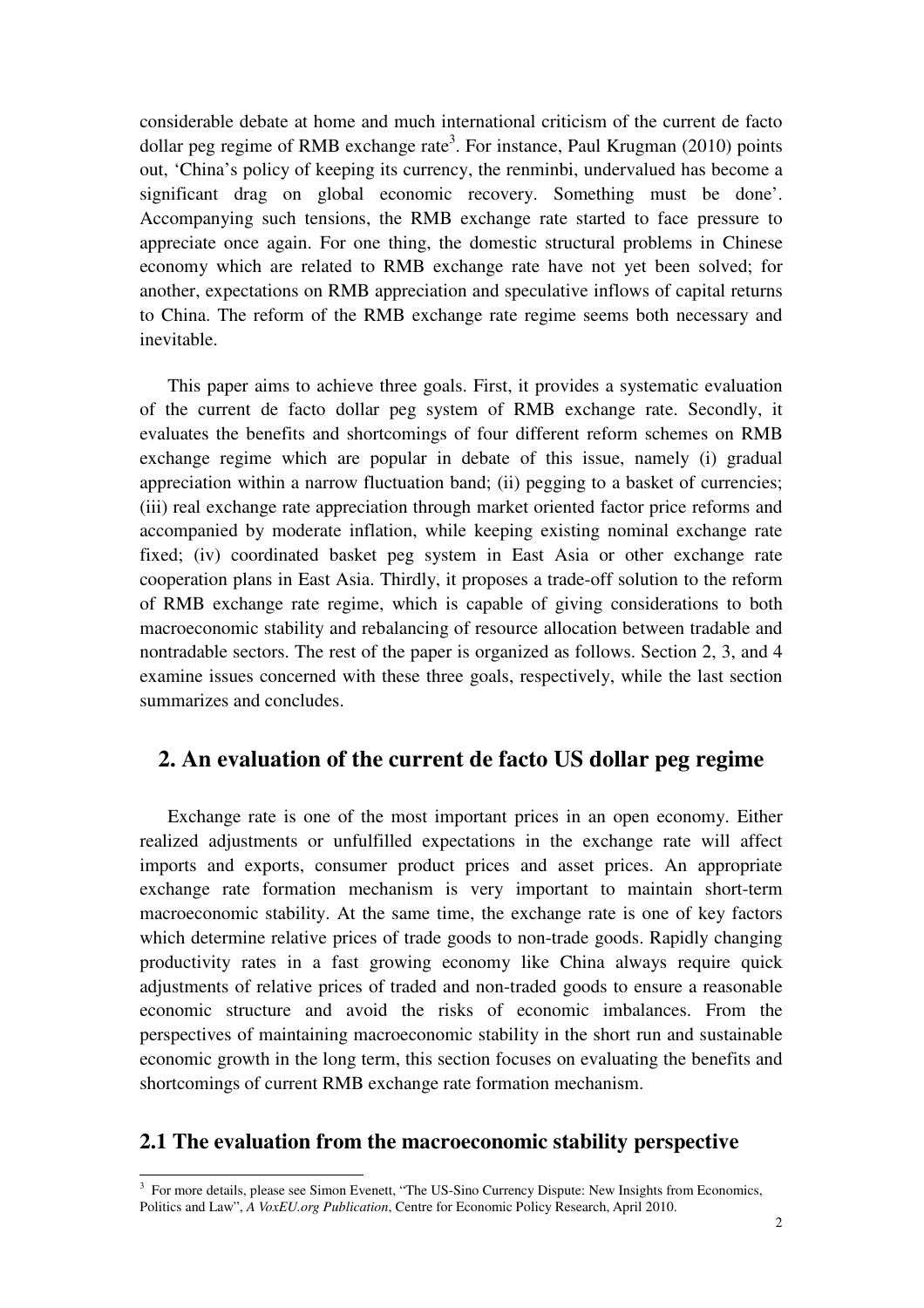#### **2.1.1 Shortcomings**

## **(1) Expectations of RMB Appreciation, speculative capital inflows and shocks on aggregate demand**

Continued mismatch between supply and demand in the foreign exchange market leads to expectations on appreciation of the RMB. Since 2002, due to many factors such as joining the WTO, a large-scale increase of foreign direct investment, a new wave of heavy industrialization, and so on, China's trade goods sectors has expanded rapidly, which has greatly enhanced China's import substitution capabilities and accelerated exports. As a result, China's trade surplus has burgeoned dramatically. Pressure for the RMB appreciation in the international community had been triggered since 2003 and much talking had been swirling around the world on the RMB appreciation. Under pressure, China had started a gradual exchange rate reform since July 2005, but this process has stagnated since July 2008. To reduce uncertainty and help exporters weather a slump in demand triggered by the global financial crisis, China has pegged the Yuan at about 6.83 per dollar since then. In the high time of global financial crisis, expectation on RMB appreciation was suspended.

The RMB appreciation expectations return after the financial crisis and the pressure for RMB revaluation will be strengthened in the future. During the financial crisis, the expectations on the RMB appreciation once disappeared. However, a weakening U.S. dollar and China's impressive economic recovery in 2009 has renewed pressure on the RMB to appreciate. At present, this pressure has intensified with the improving situation of China's international trade. On the one hand, growth in China's exports and imports in December 2009 exceeded expectations, and China's exports are now larger than those of any other country. On the other hand, the financial crisis has put on great pressure on the global economic growth and employment. For instance, over the last two years 7 million jobs have been lost in the United States, including 85,000 in December 2009. In such a circumstance, China's managed exchange rate regime causes many concerns among trading partners. In their view, the policy of keeping the exchange rate down is equivalent to an export subsidy and tariff, namely, to protectionism. If China keeps on rejecting to revaluate the RMB, undoubtedly it will become a target for many countries which feel that it benefits at their expense.

The RMB appreciation is expected to affect aggregate demand through two channels. The first is to cause pressure on the money supply, which will lead to monetary expansion in case of insufficient sterilized intervention, and hence to stimulate the rises in asset prices and aggregate demand. The trade surplus, FDI surplus, and speculative capital inflows associated with RMB appreciation expectations, increase the imbalance between supply and demand in foreign exchange market. In order to maintain exchange rate stability, monetary authorities have to buy all the excess supply of foreign exchange in the market, which would increase the foreign currency assets of the monetary authorities as well as the corresponding domestic monetary supply. Since 2003, the growth in foreign currency assets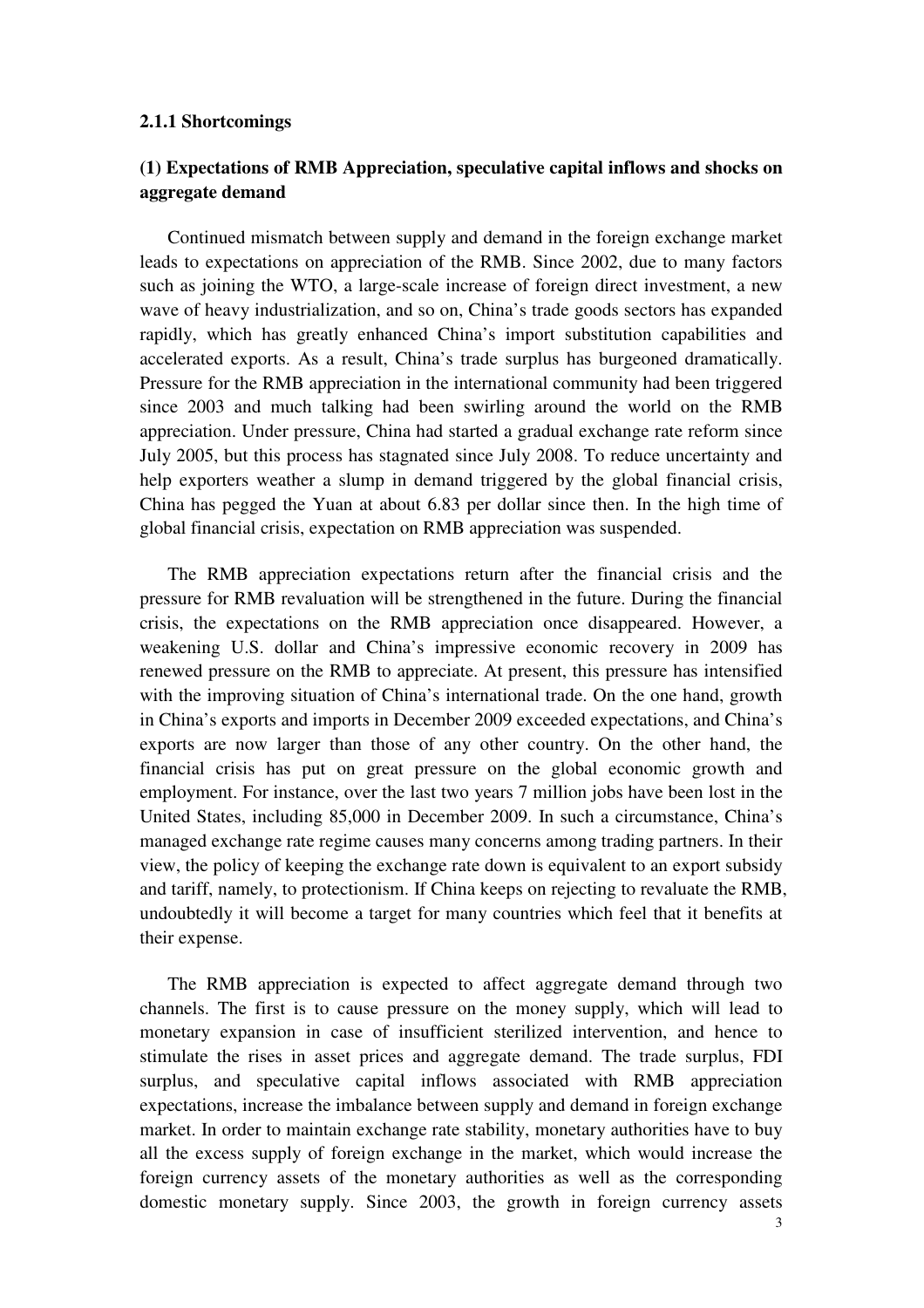dominates the base money growth. The growth rate of foreign exchange assets even exceeds the growth rate of broad money, which makes the monetary authorities face enormous pressure on money supply growth. If the sterilized intervention measures cannot keep up, the money growth will be out of control. After the breaking up of the financial crisis, the growth rate of foreign currency assets has once fallen below that of broad money. However, in the future the growth rate of broad money will fall to normal levels and the short-term capital will reenter China, the money supply will soon be under severe pressure again.

| Month                | $\mathbf{1}$ | 2      | 3     | 4   | 5   | 6   | 7   | 8   | 9   | 10  | 11  | 12     |
|----------------------|--------------|--------|-------|-----|-----|-----|-----|-----|-----|-----|-----|--------|
| Increase in          |              |        |       |     |     |     |     |     |     |     |     |        |
| foreign              | $-325$       | $-14$  | 417   | 551 | 806 | 421 | 430 | 362 | 618 | 557 | 605 | 104    |
| currency             |              |        |       |     |     |     |     |     |     |     |     |        |
| reserves             |              |        |       |     |     |     |     |     |     |     |     |        |
| <b>Trade Surplus</b> | 391          | 48     | 186   | 131 | 134 | 83  | 106 | 157 | 129 | 240 | 191 | 184    |
| <b>FDI</b>           | 75           | 58     | 84    | 59  | 64  | 90  | 54  | 75  | 79  | 71  | 70  | 121    |
| The valuation        | $-395$       | $-107$ | 195   | 36  | 252 | 50  | 19  | 93  | 102 | 94  | 62  | $-256$ |
| effect               |              |        |       |     |     |     |     |     |     |     |     |        |
| Short-term           |              |        |       |     |     |     |     |     |     |     |     |        |
| international        | $-396$       | $-13$  | $-48$ | 325 | 356 | 198 | 251 | 37  | 308 | 152 | 282 | 55     |
| capital inflows      |              |        |       |     |     |     |     |     |     |     |     |        |

 **Table 1 China's monthly short-term international capital flows in 2009 (billion yuan)** 

Source: Zhang Ming (2010) China's short-term capital flows in 2009, RCIF Working Papers, No. 2010004.

Second, even if the monetary authorities has maintained a stable growth rate of broad money supply by successful sterilization interventions, expectations on RMB appreciation itself will stimulate rises in asset prices and aggregate demand. The expectations on RMB appreciation hit the capital market just like a major new technological revolution, both of them alter expectations on relative return on assets. We may consider a situation that there are two main choices for residents in their portfolio. One is bank deposits with fixed interest rate; the other is risky assets with floating rate of return. Once the RMB appreciation is expected, expected returns on those risky assets of non-trade goods sectors, such as real estate, will increase and risky asset price goes up. In this process, even if the broad money supply which is mainly composed of various deposits has not changed, the value of collateral will increase due to rising asset prices, which reduce the actual cost of loans to enterprises and residents, and hence stimulate aggregate demand. It is so-called financial accelerator effects in Bernanke, et al (2000).

## (**2) U.S. dollar exchange rate fluctuations, import price fluctuations, shocks on aggregate supply and demand**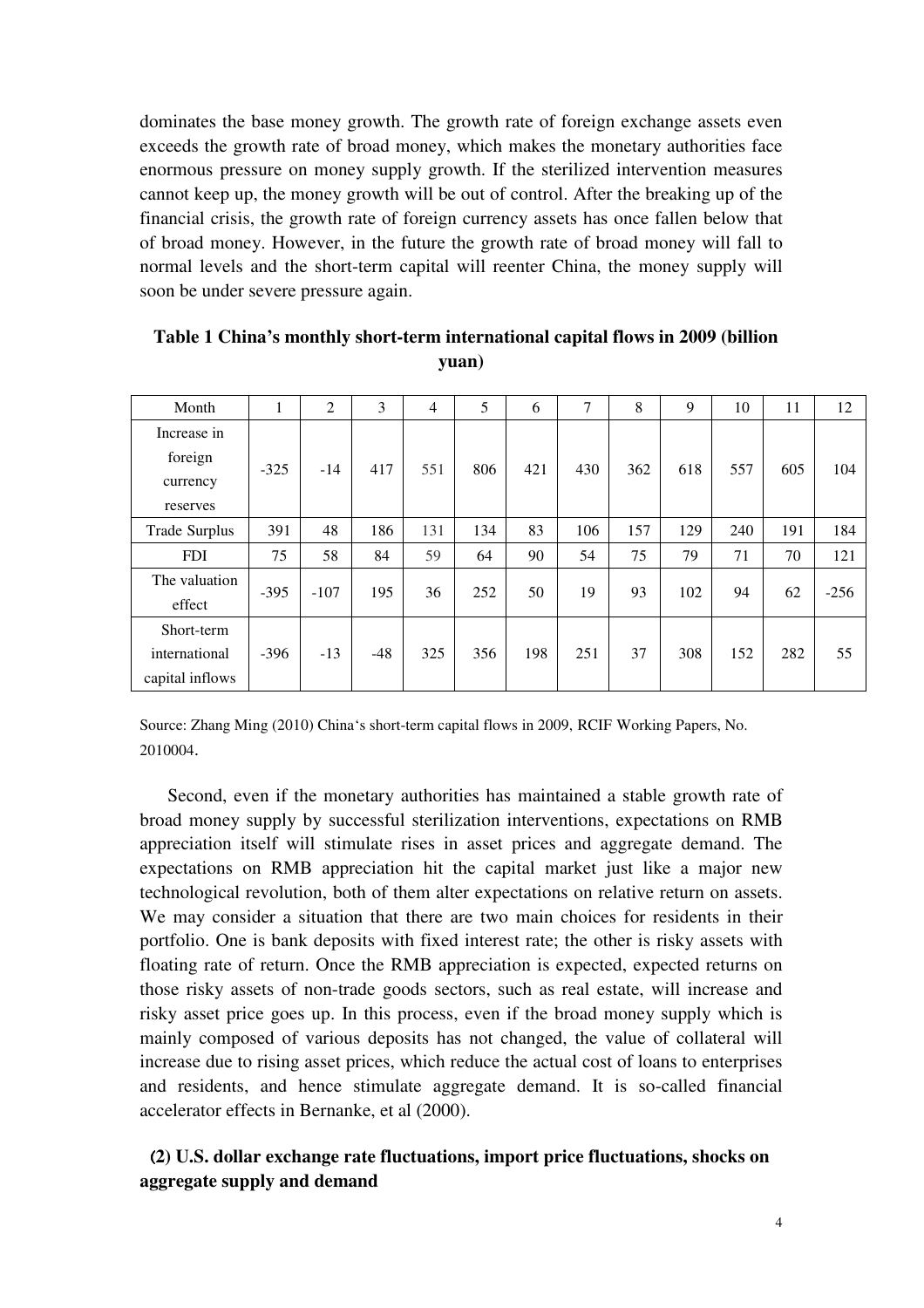In the dollar peg exchange rate system, substantial fluctuations in the U.S. dollar exchange rate will result in substantial fluctuations in the prices of imported goods. In the literature, one outstanding advantage of the pegged exchange rate regime is that it helps to maintain domestic price stability. But the validity of this argument is questioned in China. During the periods of volatile American economy and U.S. dollar exchange rate, the dollar is not a good nominal anchor and the economies of those countries which chose a dollar peg may suffer from volatile fluctuations too. Figure 1 indicates that the prices of imported goods fluctuate with the nominal dollar exchange rate. It can be found in this figure that when dollar's trade-weighted exchange rate fall around 10% between the end of 2007 and the middle 2008, the imported prices of Chinese import goods increase 15%. It can be concluded in such a case, both trade conditions and price stabilities are facing severe shocks in China.

 **Figure 1 China's import prices and the US dollar trade-weighted exchange rate (3-month moving average)**



Source: CEIC

Fluctuations in prices of imported goods may affect the domestic aggregate supply and demand, and is one of the major explanatory factors of the domestic price fluctuations. Fluctuations in the prices of imported goods will change the relative prices of domestic products, bring the adjustment to the supply side in a structural sense and change the levels of outputs and prices. Since both ratios of imports and exports to GDP and industrial added value to GDP are very high in China, the price fluctuations of imported goods have prominent effects on domestic prices. Figure 2 shows that the trends in China's domestic Producer Price Index (PPI) and the price index of imported goods are quite consistent. A more detailed research in Gao (2009) indicate that the correlation coefficients between prices of global commodity and China's domestic price index such as PPI and CPI are at quite high values.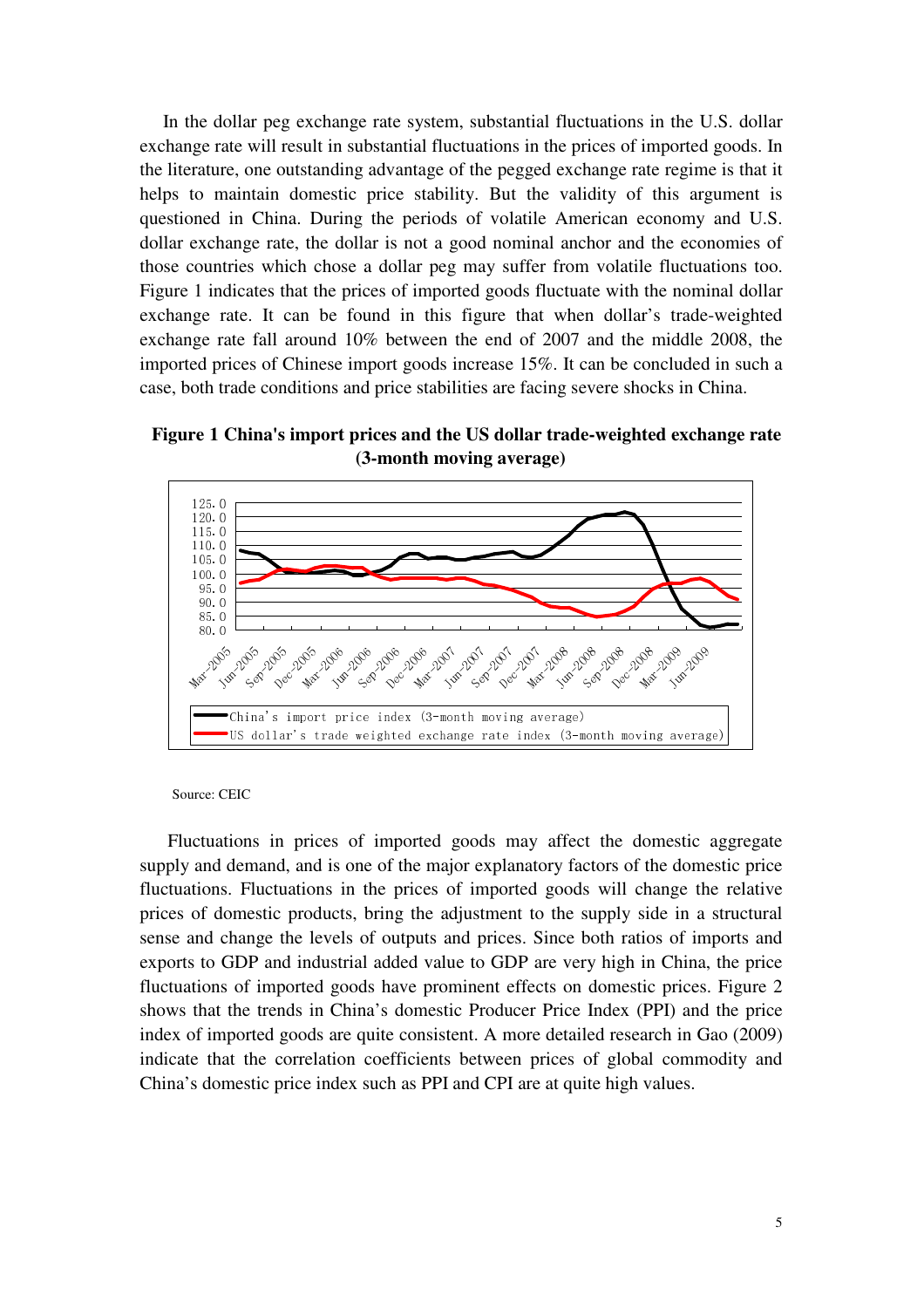**Figure 2 China's import prices and domestic producer price index (3-month moving average)** 



Source: CEIC

#### **2.1.2 Benefits**

Pegging to US dollar is thought to help maintain short-term trade and employment stability. But it may be just a misunderstanding. The competitiveness of export prices is determined by the export trade-weighted exchange rate, and the costs of imported goods are determined by imported trade-weighted exchange rate. Either to keep competitiveness of exports or relatively stable costs of imports, the policy target shall not be to maintain the stability of exchange rate of RMB against the dollar. In fact, just as mentioned before, when the exchange rate U.S. dollar against other major trading partners fluctuated severely, China's import and export, prices, aggregate supply and demand will face severe shocks.

As the Chinese enterprises generally use the U.S. dollar as the invoicing and settlement currency, pegging to US dollar is thought to help domestic enterprises to avoid exchange rate risks, but it is not accurate. By pegging RMB to US dollar, exchange rate risks that enterprises are faced have not disappeared, but have just became invisible. For example, an enterprise who exports to Europe employs US dollar as the invoicing and settlement currency. Its European customers face the risks of exchange rate fluctuations between dollar and euro, and to hedge it, they sign a forward contract in the foreign exchange market. However, customers themselves may not bear all the hedging expenses, but would rather decrease the bid prices in dollar. Hence the hedging costs actually do not disappear but seems invisible to Chinese enterprise, and who will cover such cost is ultimately determined by the bargaining power of Chinese and foreign parties.

### **2.2 Evaluation from the perspective of sustainable economic growth**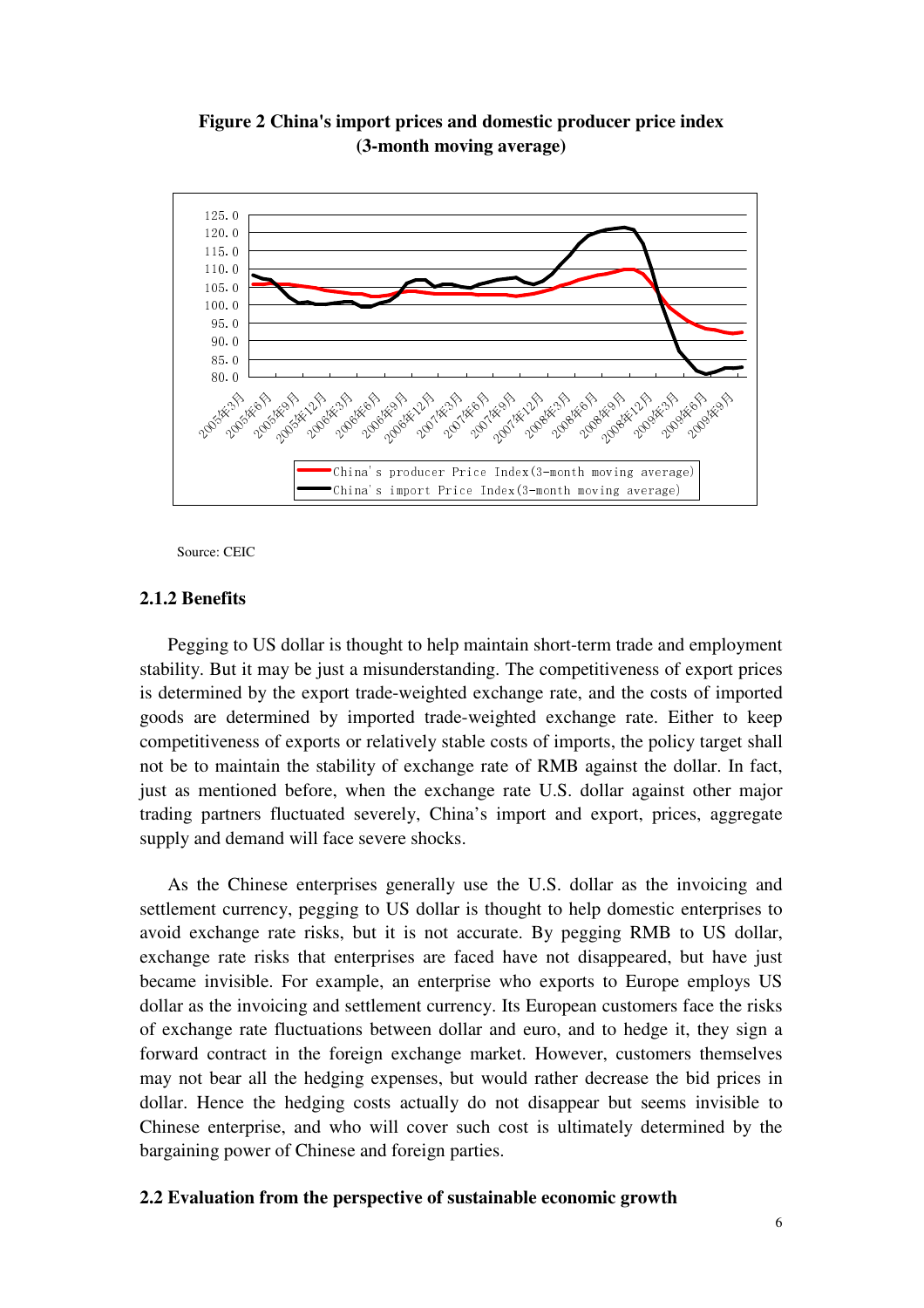#### **2.2.1 Shortcomings**

 In the current dollar peg system, the RMB exchange rate can not play the role of an effective price instrument to allocate domestic resources between trade goods and non-traded goods, and hence intensifies distortions in economic structure. There are obvious difference between economic fundamentals of the U.S. and China, and the real effective exchange rate of RMB which is dominated by U.S. dollar effective exchange rate is difficult to adjust to meet the demands of domestic economic restructuring. Cheap RMB helps to maintain the competitiveness of trade goods and improve the employment in the trade sectors. But cheap RMB will hurt the competitiveness and job opportunities of domestic nontradable sectors. It is exactly happened in the present China. Industry output which mainly comes from production of trade goods occupies a very high proportion of GDP, which is among highest in the world. The output of service sectors, on the other hand, occupy a very low share of GDP which is not only far below than those of developed countries, but also lower than those of developing countries with the similar levels of national incomes. Much of industrial outputs cannot be consumed in the domestic markets and have to be exported to international markets. The service sector is so underdeveloped and many demands for better service in medical care, education, environmental improvement and transportations cannot be satisfied<sup>4</sup>.

|                                            | China | Low-income<br>countries | Low-and<br>middle-income<br>countries | average level in<br>the world |
|--------------------------------------------|-------|-------------------------|---------------------------------------|-------------------------------|
| Proportion of agriculture to<br><b>GDP</b> | 15    | 25                      | 12                                    | $\overline{4}$                |
| Proportion of industrial to<br><b>GDP</b>  | 53    | 25                      | 40                                    | 28                            |
| Proportion of service sector<br>to GDP     | 32    | 50                      | 48                                    | 68                            |
| share of employment in<br>service sector   | 27    |                         | 43                                    |                               |

Source: World Development Indicators 2008

Distorted development of traded goods sector relative to the non-traded goods sector have negative effects on distribution of income, employment, environment, natural resources, etc. Generally, service sector is much more labor-intensive than industries. The relative underdevelopment of service sectors is associated with less job opportunities and lower share of labor compensation in national income. The

 4 The scarcity in the service industry cannot fully be attributed to the distorted exchange rate, the administrative monopoly existing in many service sectors and insufficient supply of relevant public goods are among other important reasons for underdevelopment of service sectors.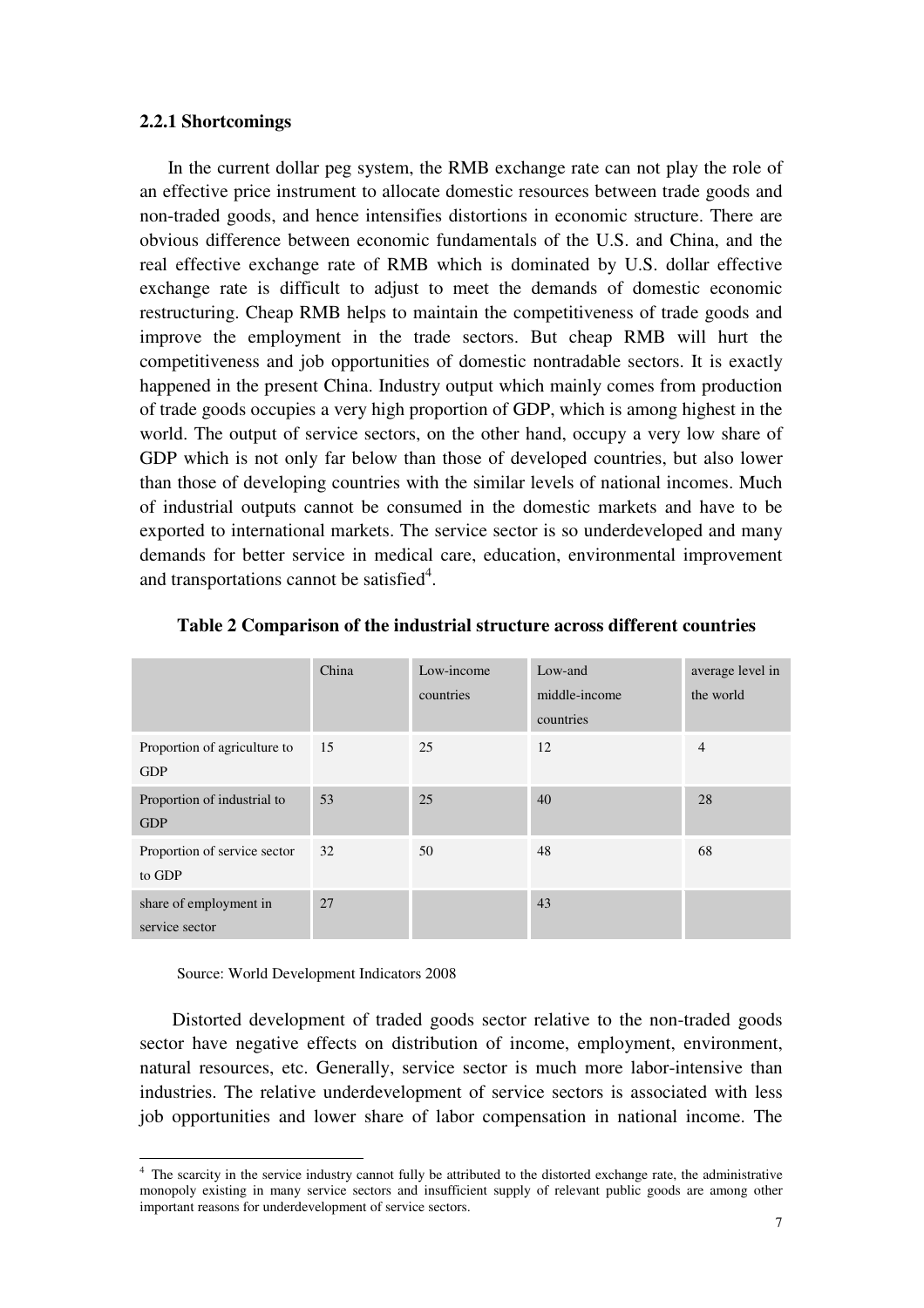newly added jobs in export industries, in particular those highly capital intensive industries like iron and chemical industry, due to cheap currency is far from able to make up the job losses in service sectors. Excessive influx of resources into more environmental demanding industrial sectors make a large quantity of energy and environmental resources exported. Pan, et al (2008) have done some calculations based on input-output table and found that in 2002 China exports consumed around 240 million tons of standard coal, which accounted for 16% of primary energy consumption. It resulted in a net increase in domestic emissions of 150 million tons. Namely, when China accumulates trade surplus, it is also accumulated a large number of "ecological deficit".

Cheap currency helps expand the relative advantages of traded goods sector over those of foreign counterparts as well as domestic non-traded goods sectors, and hence protect their size. However, it does no good to technical innovations and industrial upgrading in such sectors. The process of currency appreciation hence will be a natural selection process of more innovative enterprises, since enterprises with more innovations in technology and managements will get much more development opportunities than those with less innovations. Recalling the experiences of Japan's in the 1980s, it was exact under tremendous pressure of currency appreciations that many Japanese enterprises with well-known brands chose to accelerate technological innovation and industrial upgrading, and hence has laid a firm foundation for competitiveness in technology and management in the world.

Distorted exchange rate hampered other reforms in China as well, in particular reform of the capital account, as well as the increasing use of RMB internationally. Since the RMB is cheap, it is difficult to initiate the reform of capital account under the consistent unilateral expectations of RMB appreciation. Domestic enterprises would slow down their overseas investment and foreign investors try to enter China. In such a circumstance the main task of capital account management is to guard against the negative impacts of speculative capital inflows, and further reform on China's capital account and financial liberalization process will thus be delayed as well.

### **2.2.2 Benefits**

At the early stage, the dollar peg mechanism helped to expand the size of industrial sectors and accumulated foreign reserves at an adequate level, which benefited technical developments and stable growth in investment. But such benefits have severely diminished at present. At early stages of economic development, scale of economy plays an important role in putting forward industrial developments. At the same, a large quantity of investment goods is needed to be imported, and hence there is huge demand for foreign reserves. Competitive local currency help to attract domestic resources to traded goods sector, to expand the scale of the industrial sectors, to improve quickly accumulations in technology and human capital, to contribute to accumulation of foreign exchange reserves, and hence to ensure steady growth of imports of investment goods and domestic investment. But after thirty years of fast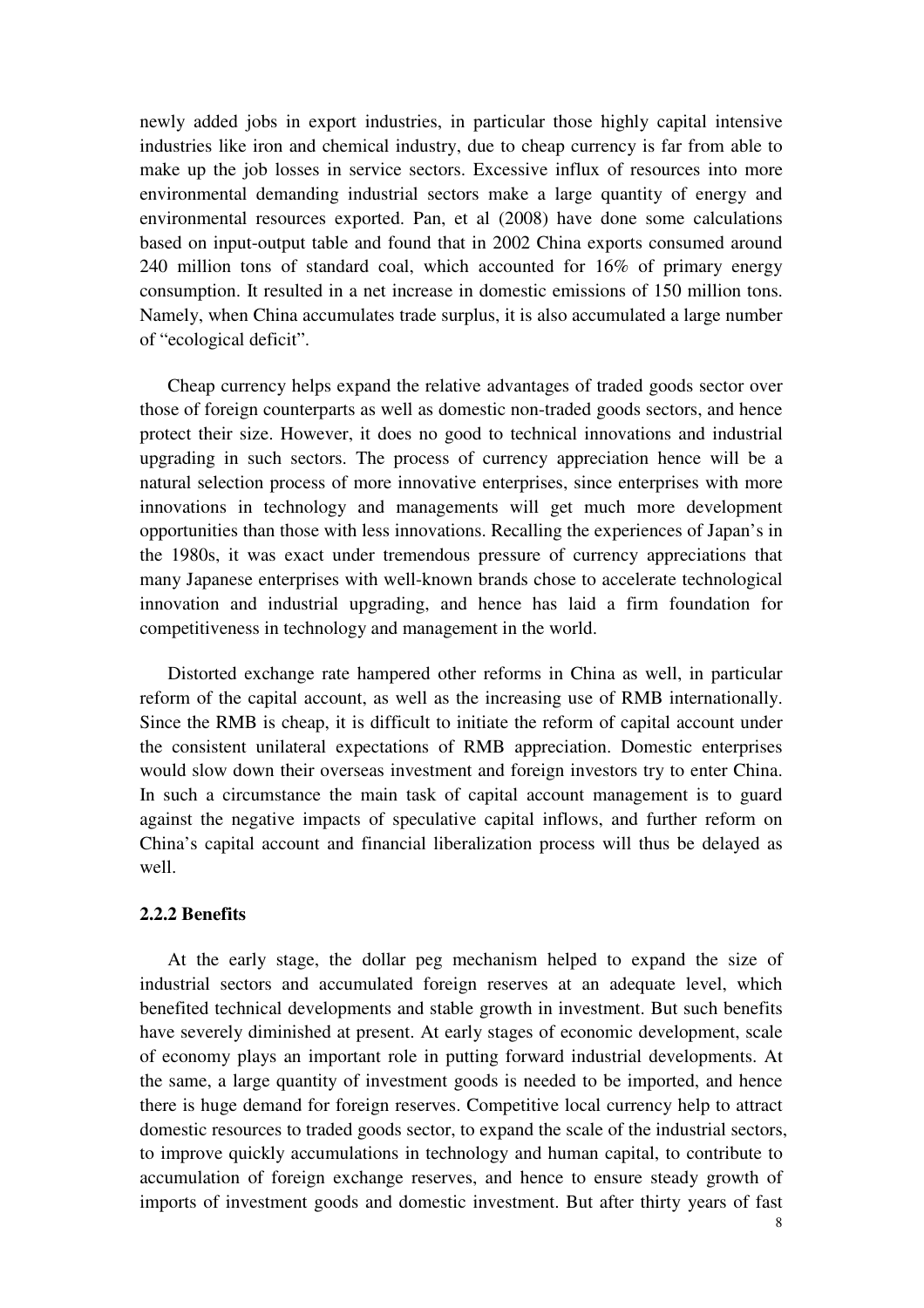developments, at present the overall scale of industrial sector is not too small, but is too large; the scale of foreign reserves far exceeds the needs for tackling the international balance of payments dilemmas.

## **3. The evaluation of different policy options for RMB exchange**

## **rate reform**

 This part turns to evaluation of benefits and shortcomings of four different policy options for reforming RMB exchange rate mechanism. They include (1) gradual appreciation of RMB within a narrow fluctuation band; (2) pegging to a basket of currencies; (3) real exchange rate appreciation through market oriented factor price reforms and accompanied by moderate inflation, while keeping existing nominal exchange rate fixed; (4) coordinated basket peg system in East Asia or other exchange rate cooperation plans in East Asia.

### **3.1 Policy Option One**:**A gradual appreciation of RMB within a narrow fluctuation band**

It is a policy choice which was actually the RMB exchange rate formation mechanism just before the outbreak of financial crisis, namely the RMB exchange rate reform occurred during the period from mid-2005 to mid-2008. It is somewhat similar to BBC (Basket, Band and Crawl) regime. The last round RMB exchange rate formation mechanism had exactly taken into account a basket of currencies, a fluctuation range, as well as a crawling trend. The main difference is that the C (crawling) in the BBC system is often adjusted according to differences in price levels at home and abroad, while China's exchange rate adjustment factors for the crawling trend had not been clearly explained and besides, a clear appreciation trend had showed in the operation. Based on the targets of the RMB exchange rate reform set by monetary authorities, the appreciation trend may be understood as moving closer to a reasonable and equilibrium exchange rate.

### **3.1.1 Benefits**

(i) To achieve a gradual appreciation of the RMB, a slight improvement of the economic structure, and a slight alleviation of many structural problems impeding China's economic growth.

(ii) To introduce fluctuations of the RMB against the U.S. dollar, to increase enterprises and residents' awareness of hedging exchange rate risks, and to promote the developments of relevant financial products and market for hedging exchange rate risks;

(iii) During the period of rising commodity prices, exchange rate may be employed to alleviate imported inflation pressure;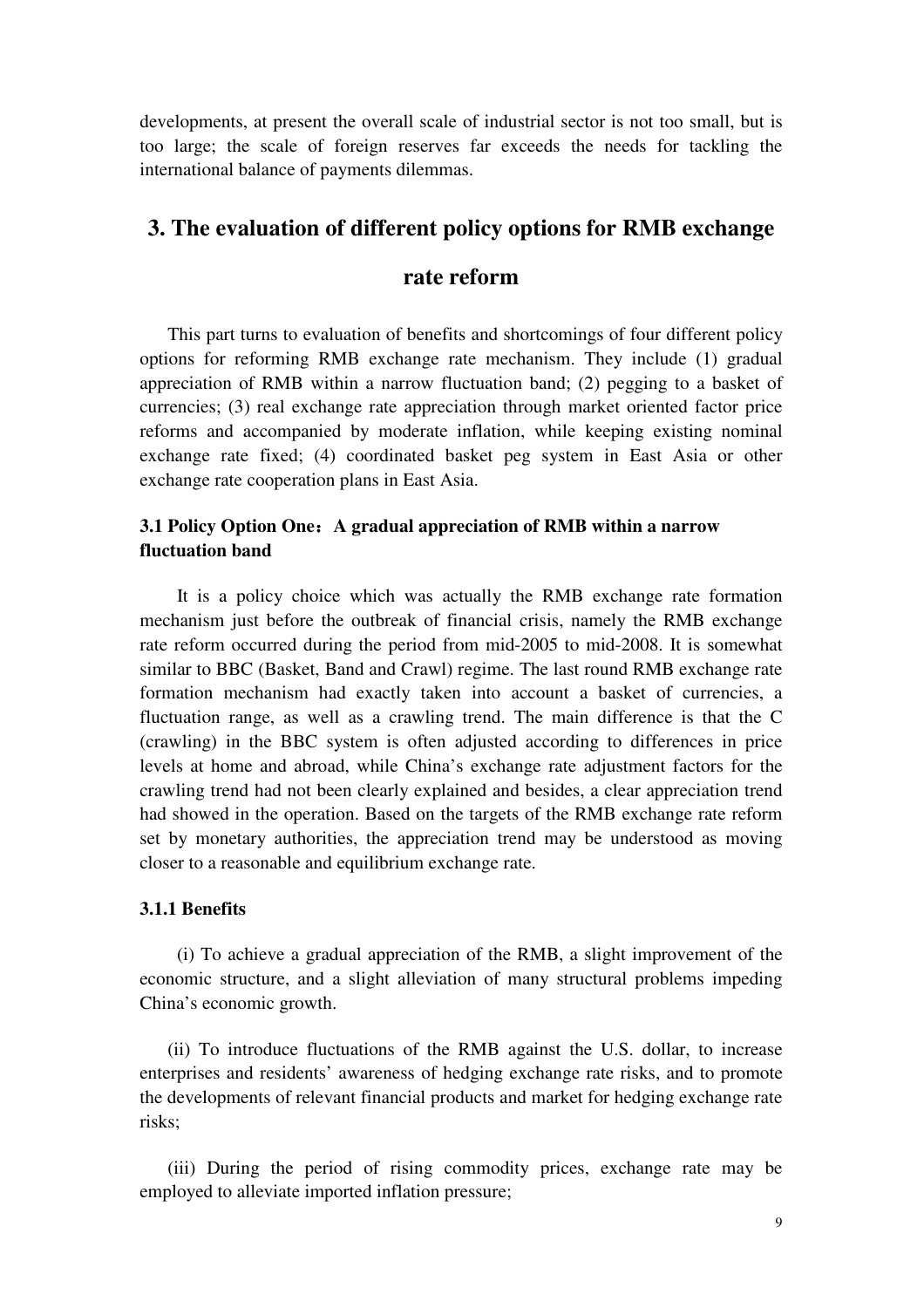(iv) To alleviate pressures in the international community partially;

(v) To increase the international community's demand for the RMB, and to increase the usage of Yuan in the neighboring countries and regions.

### **3.1.2 Shortcomings**

 (1) To trigger consistent expectations on the RMB appreciation and a larger scale of speculative capital inflows, which may result in serious domestic asset price bubbles, as well as a certain degree of economic overheating and inflation risks. Hence it poses a great challenge of short-term monetary policy management and macroeconomic stability.

(2) To increase the uncertainty on profit forecasts of export sectors, to incur modest increase in the export prices in the international market and moderate decrease in import prices, and to bring short-term negative impact on those tradable sectors.

### **3.2 Policy Option Two**:**Pegging to a basket of currencies**

Pegging to different currency baskets would bring different results. For instance, pegging to a basket of currencies based on import weights helps to maintain the stability of import costs and domestic prices, while pegging to a basket of currencies based on import weights helps to maintain the competitiveness of export. Here we considers the most commonly used way, namely to determine the weights of a currency by considering its import and export volume in China's total foreign trade volume.

### **3.2.1 Benefits**

(1) In the context of the dollar depreciation, it helps to alleviate the dollar-driven depreciation of the RMB trade-weighted exchange rate. In comparison to the US dollar peg regime, it helps relieve the pressures coming from both speculative capital inflows and the international community. But it needs to be pointed out all these benefits are based on the context of the dollar depreciation. If the dollar appreciates, such benefits disappear.

(2) To maintain competitiveness of exports, and stabilize costs of imports and alleviate pressures of imported inflation.

(3) To introduce fluctuations of the RMB against the U.S. dollar, to increase enterprises and residents' awareness of hedging exchange rate risks, and to promote the developments of relevant financial products and market for hedging exchange rate risks;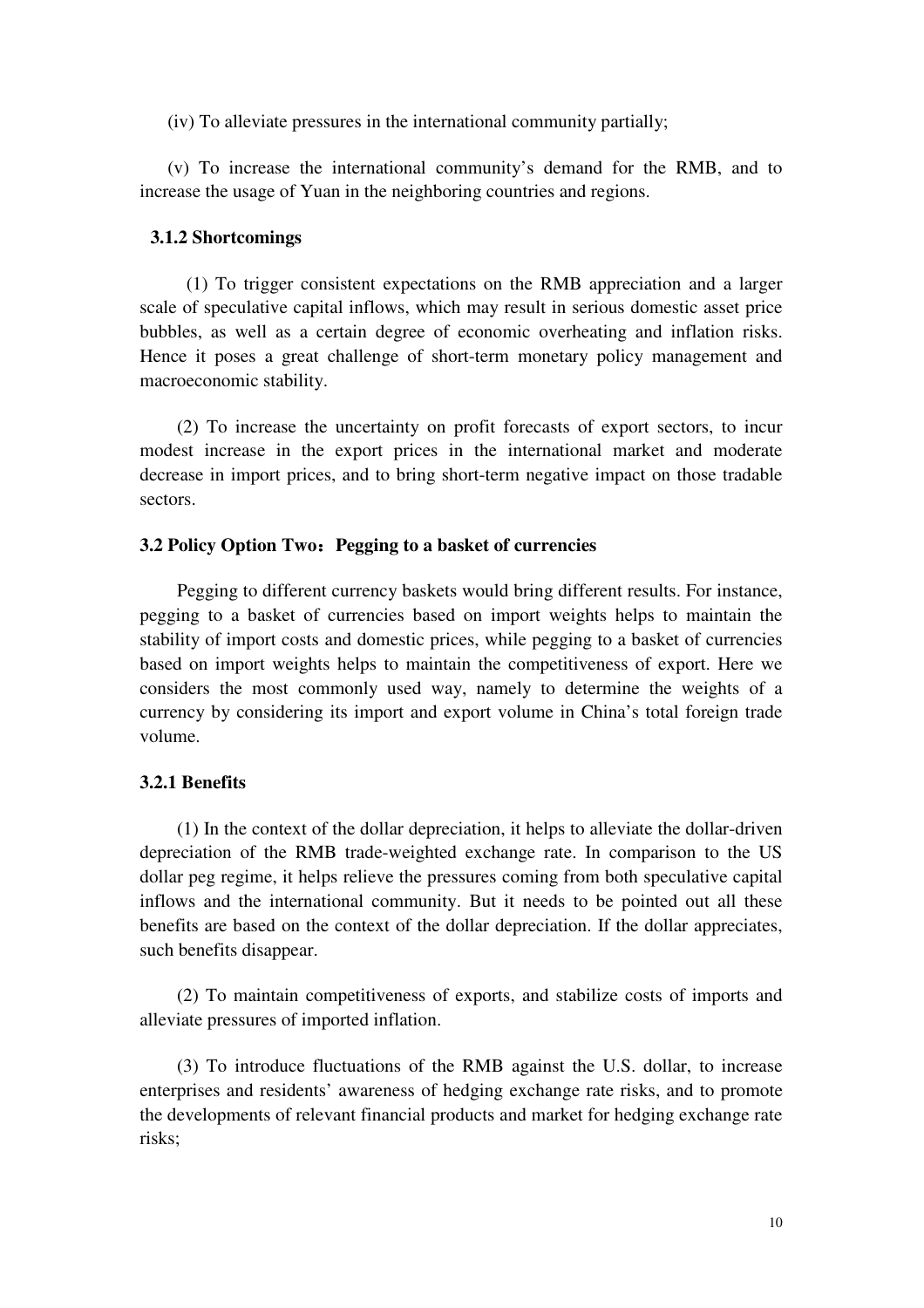(4) To increase the international community's demand for the RMB, and to increase the usage of Yuan in the neighboring countries and regions.

#### **3.2.2 Shortcomings**

(1) It is just another form of fixed exchange rate system. In such a regime, the exchange rate does not make automatic adjustment to the changes in domestic foreign exchange market. Given rapid changes in economic fundamentals behind China's foreign exchange market, the level of exchange rate can not be sustained in the long run and will be associated with pressures from international community and speculative capital inflows in the short run.

(2) Exchange rate can not be used as an instrument to rebalance the economy.

## **3.3 Policy Option Three**:**Substitute factor price reforms and a moderate inflation for exchange rate reform**

The main content of this proposal is to adopt a serious of domestic reforms to substitute for exchange rate reform. Reforms include land policy reforms (such as restricting preferential policies enjoyed by industrial enterprises, and making changes in the current government monopoly model of land supply), energy price reforms (such as a more market-oriented price formation mechanism of electricity, water, oil), strengthening protection measures of workers' rights and interests (such as implementing the "Labor Law" more seriously), and other factor price reforms. All these reforms will improve on resource allocation and reduce trade imbalances. Therefore they may be taken as an alternative to exchange rate reform. Considering that reforms in factor prices will be associated with inflation, this proposal advocates tolerance of moderate inflation.

The above-mentioned reforms in the areas of production factors are very important for optimizing resource allocation and reduce the imbalances in the domestic economy. However, they are not enough to replace the exchange rate reform. Conducting reforms on both fields of factor prices and exchange rate at the same time are most useful for changing current price distortions and imbalances in resource allocation.

Exchange rate reform is able to solve two problems. First, it is able to overcome one-way RMB appreciation expectations and hence reduces their macroeconomic shocks; second, it is capable of correcting relative price distortion between the traded and non-traded goods, which would avoid over-flow of resources to tradable sectors and ease the economic structure imbalance. It shall be pointed out that trade surplus is the most important factor among various economic fundaments that support the RMB appreciation expectations, while the origin of trade surplus lies in overflow of domestic resources to tradable sector. Therefore, the most fundamental goal that exchange rate reform shall achieve is to establish a rational incentive mechanism to direct reasonable allocation of resources between tradable and nontradable sectors.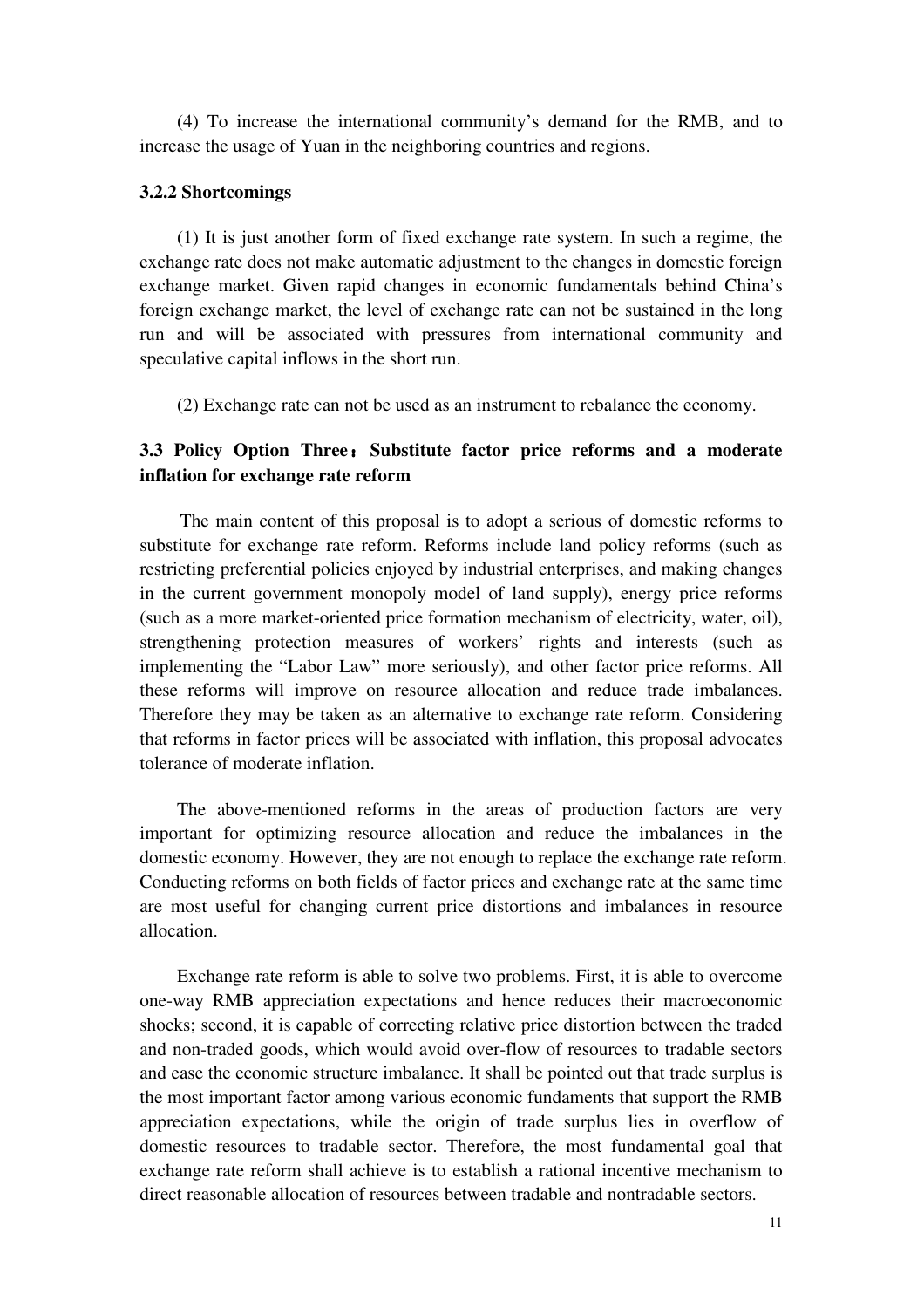Of course exchange rate reform is not the only instrument to adjust the resource allocation between tradable and nontradable sectors. The establishments of clear property rights of production factors, market-oriented price formation mechanism and reducing monopoly in China's service sectors are also important. However, reforms on factor prices cannot substitute for exchange rate reform. For example, under distorted exchange rate, even if China have implemented market-oriented reforms of energy prices, energy prices are still distorted since undervaluation of exchange rate would correspondingly result in overvaluation of domestic energy price. Therefore there is complementary relationship between factor price reforms and exchange rate reform, and both of them are important. If one important price is distorted, the other price will be distorted too. Distorted resource allocation follows.

If we have to sort out which one is more important, exchange rate reform may stand out. There are several reasons. First of all, exchange rate reform is more on target to reduce RMB appreciation expectations and international community pressures, which are crucial to maintain near term macroeconomic stability. Second, it is more convenient to use and more effective on improving the distorted allocation of resources. Third, taking into the current inflation expectations account, exchange rate price reform also helps to curb inflation.

### **3.3.1 Benefits**

It helps guide reasonable allocation of resources among various sectors, reduce the trade surplus, and alleviate many other related economic structural imbalances.

#### **3.3.2 Shortcomings**

(1) In the short term, there will be a negative impact on both output and employment in traded goods sector. The real exchange rate appreciation caused by either the nominal exchange rate appreciation (a drop in demand) or general increases in price levels (rising costs) mean profit losses of traded goods sectors, which are associated with structural adjustment of output and decline in employment.

(2) It is hard to achieve only a moderate level of inflation and hence monetary policy would face a very difficult situation in the reforms of factor prices. In particular when the initial inflation level is high, the effects of inflation expectations are hard to manage and the risks of serious inflation increase.

(3) Inflation may erode the real purchasing power of residents' wealth, and deteriorate the pattern of income distribution.

(4) Inflation increase uncertainties that enterprises and residents face in future investment consumption, and hence brought about the loss of output.

## **3.4 Policy Option Five**:**A coordinated basket peg system in East Asia or other regional exchange rate cooperation plans**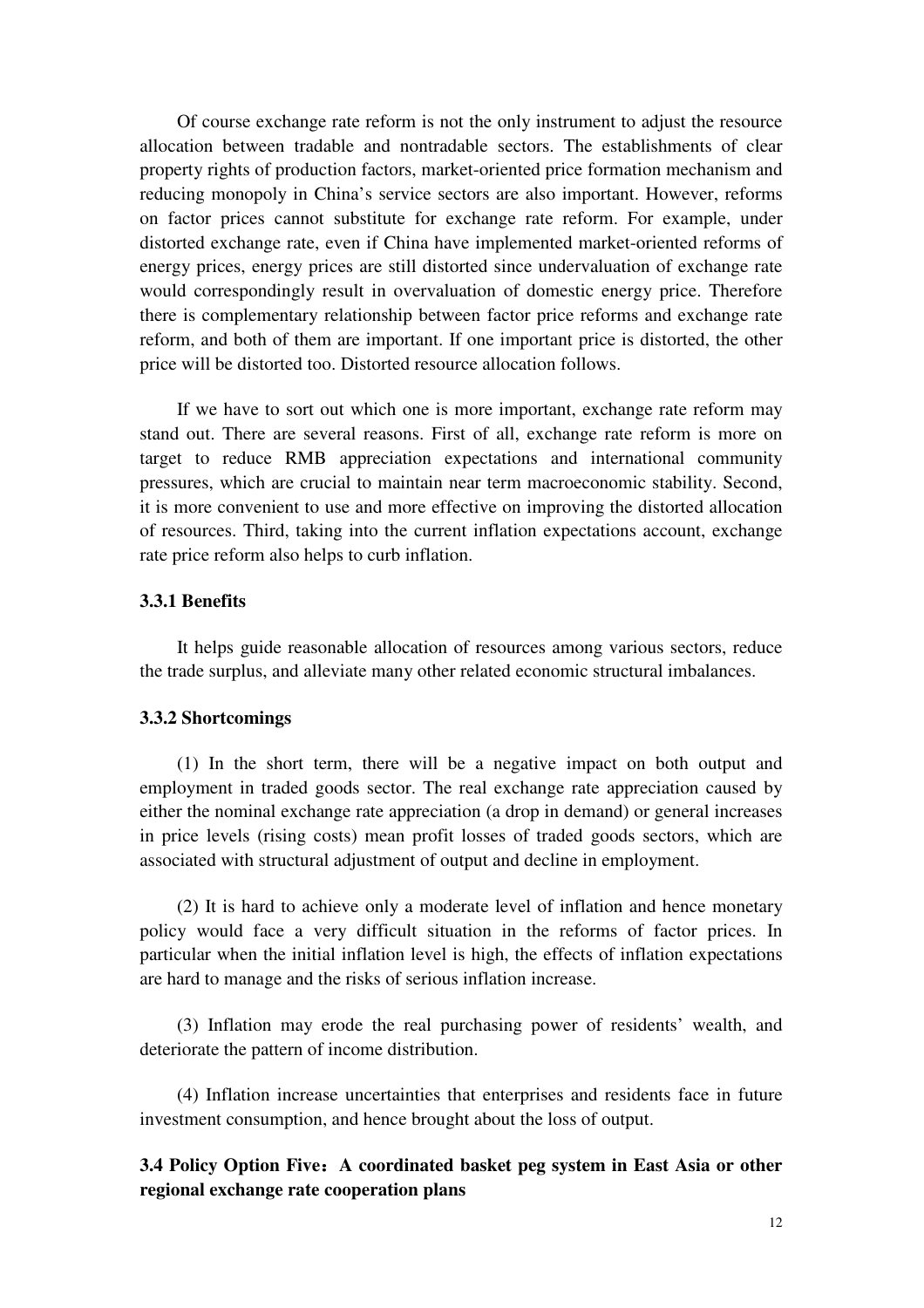In addition to these aforementioned policy options, many other options have been put forward by the international community for China to refer to. Some are based on regional exchange rate cooperation. Among them, the plan of 'Common Currency Basket Peg' proposed by Williamson (1999) has been paid much attention. Another representative come from Eiji Ogawa, who advocates the ASEAN + 3 (Japan, China, and Korea) to establish a Asian Currency Unit (ACU) as a weighted average of East Asian currencies and to maintain the exchange rate stability within the region by manages its own currency within the reasonable band around the ACU (Ogawa, Shimizu, 2005). Ogawa and Ito (2002) have also suggested that East Asian economies shall move to a basket currency regime based on their own trade weights. Wyplosz (2001) argues that East Asia may adopt a similar approach with that of the current European Monetary System (EMS) to build an Asian Monetary System (AMS). The common feature of these proposals is to maintain the regional exchange rate stability. For China, their benefits and shortcomings are quite similar to those of the second policy option discussed above, namely being pegged to a basket of currencies. For more discussions, please refer to Zhang (2006).

## **4. A trade-off solution to the reform of RMB exchange rate**

#### **4.1 The content of the compromise plan**

The trade-off solution to RMB exchange rate reform is detailed as the following two major points: (1) the Yuan exchange rate against the U.S. dollar is appreciated 10% one time; (2) after this 10% appreciation, the exchange rate fluctuate within an annual floating band of  $\pm 3\%$ .

#### **4.1.1 A trade-off adjustment of exchange rate**

(i) Due to the fast and immense structural change of the Chinese economy, it is very difficult to estimate a proper level of equilibrium RMB exchange rate. Several regular methods of computing equilibrium exchange rate as listed in Montiel and Hinkle (1999) are confronting substantial challenges in the application for China. The mostly commonly adopted method is the single equation model due to its simplicity. However, the issues of how to choose a proper real RMB exchange rate, how to choose analytical determinants according to specific patterns in Chinese economy, has not been sufficiently addressed in the literature so far. The empirical results are quite mixed as well. Besides, some partial equilibrium or general equilibrium models based on multiple equations encounters many challenges in data collection, model specification, and robustness of models, and it is quite difficult to reach convincing and agreed conclusions based on such models.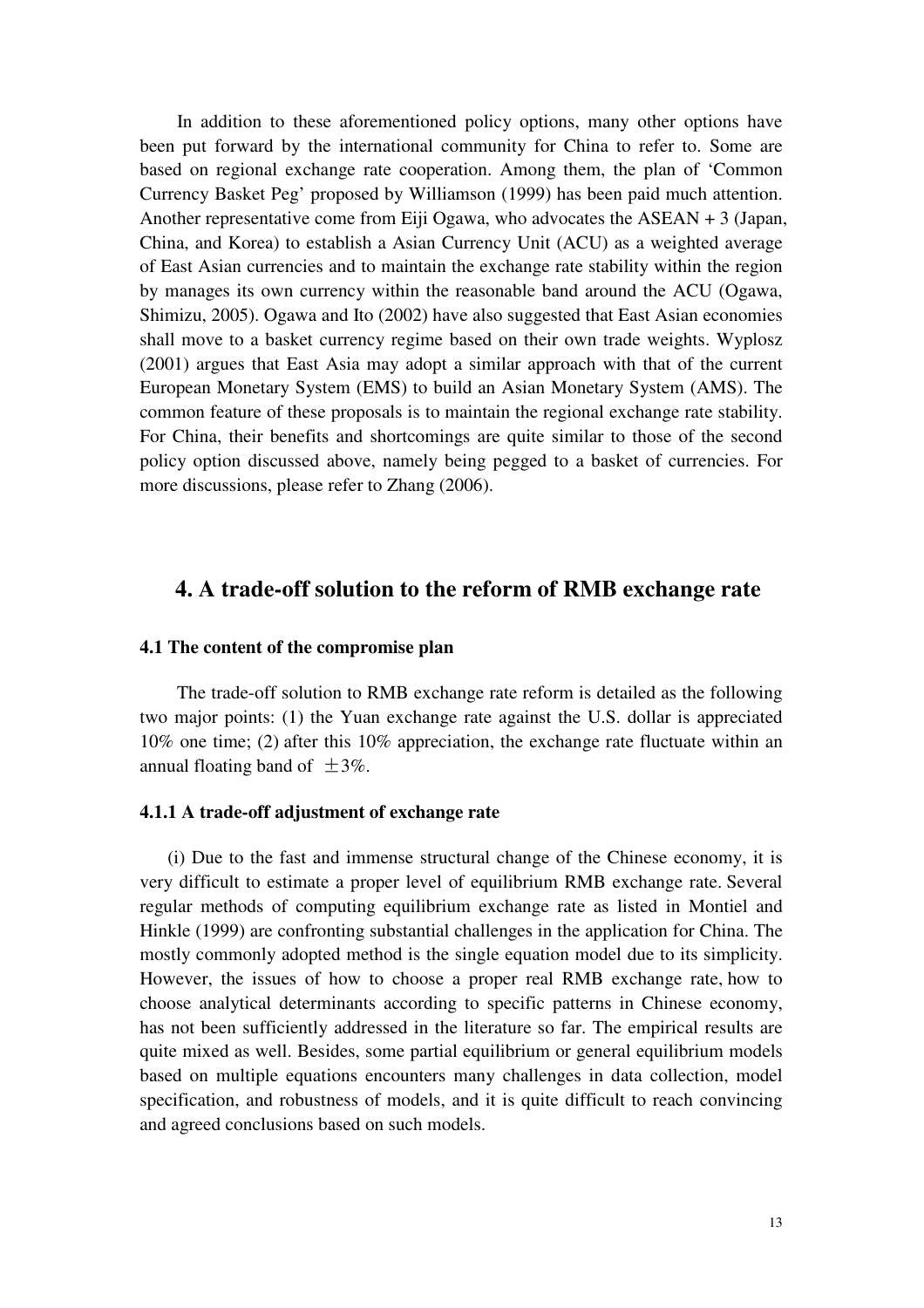(ii) However, imbalances in the balance of international payments, supply and demand in the foreign exchange markets, and domestic economic structure suggest that the current exchange rate depart from its reasonable level.

(iii) Appropriate RMB exchange rate adjustments should make the exchange rate move closer to its equilibrium level on the one hand, and should not produce too huge negative impacts on the macroeconomic stability in the short term.

(iv) The one-time 10% appreciation of the RMB is able to achieve the goal of approaching to the equilibrium exchange rate<sup>5</sup>, but will not produce immense negative impact. There are a large quantity of studies on the impacts of exchange rate on GDP growth, imports and exports, employment, inflations and other important macroeconomic variables. But most of them have defects in data collections, model specification and reliability tests. Recent studies of Yao, Tian and Su (2009) and Cui and Su (2009) are among the most convincing ones. The former focuses on examining the relationship between export prices and exports, and concludes that export price elasticity is approximately -0.65, namely 1% raise in the export prices yields 0.65% decrease in export. The latter calculates the pass-through effects exchange rate and obtains a estimate of around 50% , namely 10% increase in the RMB trade-weighted exchange rate usually generate a 5% raise of export prices averagely<sup>6</sup>. If we combine the key findings of these two studies, we may conclude that if the RMB appreciates against the U.S. dollar 10%, supposing that all other conditions remain unchanged, the nominal effective exchange rate will appreciate 10% too, and it will make export growth rate drop 3.3%. A scenario which is much closer to the reality is that when the RMB appreciates 10%, the currencies of most competing export countries, namely East Asian countries, may appreciate more or less. Hence the appreciation of the nominal effective exchange rate of RMB may be lower than 10% and the actual fall in China's export growth rate may be less than 3.3%.

A one-off 10% appreciation of the RMB against the dollar will not only produce shocks to exports, but also decrease import substitution. It will also decrease short-term investment<sup>7</sup>, slow down national economic growth, and lower domestic price levels. However, based on both international and domestic experiences, a fluctuation of 3-4% in export growth is not rare. If the economy remains at a normal level, such an export impact will not affect the growth of national economy, prices and employment seriously.

<sup>&</sup>lt;sup>5</sup> The most recent study of Cheung, Chinn and Eiji Fujii (2009) argues the current exchange rate is undervalued around 10 percent.

<sup>&</sup>lt;sup>6</sup> The pass-though effect of exchange rate has been extensively studies in the literature, for instance Bi and Zhu (2007), Shi et al (2009), and so on. However, the model of Cui et al (2009) does well in its robustness test. In general, most studies conclude that the pass-through effect coefficient lie between 30% and 70%, and it differs across different industries as well. In the surveys conducted by the author in Jiangsu Province, most representatives from export enterprises mentioned that 50% concession in prices has been a usually acceptable number for both sides of exporters and importers in negotiations since 2008.

<sup>&</sup>lt;sup>7</sup> The RMB appreciation will affect investments and employment in both directions. For the traded goods sector, the effects are negative, while for the non-traded goods sector, the effects are positive.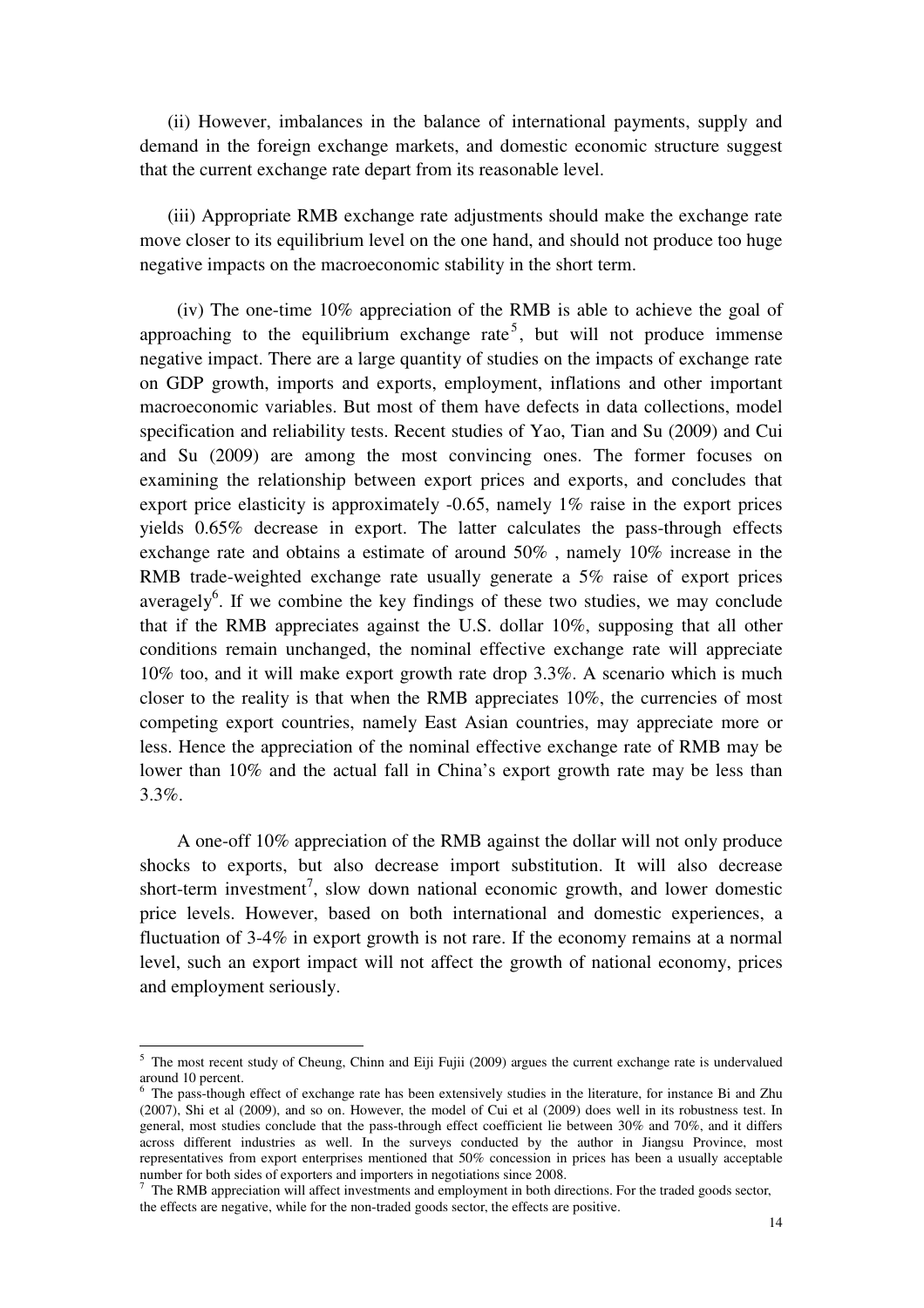The market generally holds a relatively optimistic vision of China's economic performance in 2010. The whole-year GDP growth rate forecasts made by the IMF and the World Bank are 9% and 8.7%, respectively. The estimates from other academic and financial institutions are generally between 9% and 11%. It indicates that China's economic growth has been back to the normal track or even confronted with danger of overheating. If we take other governmental supporting measures into consideration, it is concluded that China is capable of dealing with the shocks coming from exchange rate adjustment.

#### **4.1.2 A trade-off solution to RMB exchange rate formation mechanism**

(i) By introducing an annual floating band of  $\pm 3\%$  after one-off appreciation, the RMB exchange rate system transits to "managed floating regime", which lies in between the two extremes, namely the fixed and freely floating exchange rate regimes. There are several aims for introduction of a  $\pm 3\%$  fluctuation band to achieve. The first one is to promote awareness of exchange rate risks of enterprises and residents, and hence prepares for further expansion in fluctuation band. The second is that such a fluctuation band may be employed to moving closer to the equilibrium exchange rate. Based on international experiences and our calculations, a rapid growing economy like China's usually needs 3% appreciation in its real effective exchange rate per year. The third is to manage expectations. By a permitting  $\pm 3\%$  fluctuation band, monetary authorities are able to curb excessive expectation on appreciation and hence to avoid their negative shock to economic stability.

(ii) A band of  $\pm 3\%$  fluctuation, which are managed by monetary authority, can be based on pegging to a basket of currencies. Given increasing importance of regional trade and investment in East Asia, monetary authority may take consideration of some form of regional exchange rate cooperation in ASEAN+3 economies.

#### **4.2 An evaluation of the trade-off solution to RMB exchange rate refrom**

#### **4.2.1 Benefits**

(1) Through a one-time RMB appreciation against the dollar, it achieves an appropriate level of effective exchange rate which is closer to its equilibrium one. It helps to reallocate domestic resources between tradable and nontradable sectors, to reduce trade surplus and to adjust economic structural imbalances.

(2) To eliminate unilateral RMB appreciation expectations more thoroughly and to reduce the negative impact of speculative capital inflows.

(3) To respond positively to the challenges posed by the international community, and to help avoid trade wars;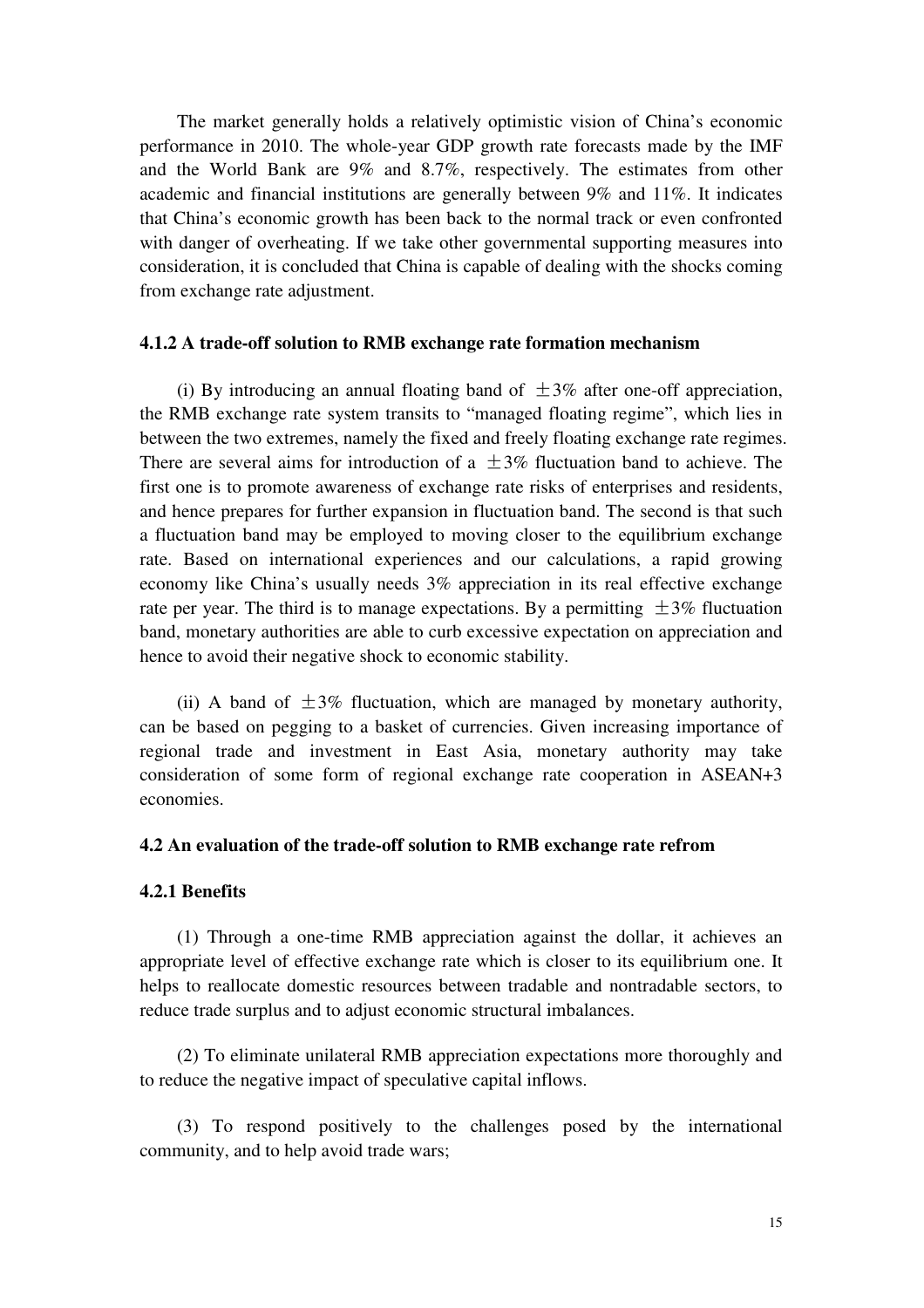(4) In the context of inflation, it helps to bring down inflation expectations as well as actual inflation;

(5) To introduce fluctuations in the RMB exchange rate against the U.S. dollar, to promote awareness of exchange rate risks of enterprises and residents, and to promote the developments of relevant financial products and markets for hedging exchange rate risks;

(6) To increase the international community's demand for the RMB, and to increase the usage of Yuan in the neighboring countries and regions.

#### **4.2.2 Shortcomings**

(1) In the short run, it will produce negative shocks on exports, investment in tradable sectors, and short-term economic growth, which may also be accompanied by a small amount of frictional unemployment.

#### **4.3 The timing of the trade-off solution**

Based on a number of reasons, we believe that now it is a very good time for implementing the compromise plan of the RMB exchange rate reform.

(1) Due to maintaining a relatively loose monetary policy, the risk of asset price bubbles may be one of main negative shocks on for Chinese macroeconomy in 2010. Monetary authorities need to pay much effort to stop the RMB appreciation expectations and the corresponding shocks on monetary supply and adjustments of domestic assets prices.

(2) As international pressures on trade wars and RMB appreciations increase, to keep a friendly international economic environment and the global free trade system, China needs to take measures actively and positively.

(3) By adopting an expansionary fiscal policy and loose monetary policy, china has successfully spurred its economic growth. China has rebounded from the global slump with vigor and its GDP growth target in 2009, namely 8%, has been achieved. Besides, there is no deflation pressure in the near future. Therefore China is capable of dealing with adjustments in economic structure brought by the RMB appreciation. Negative shocks of a one time 10% RMB appreciation shall be limited and the macroeconomy will fluctuate in its normal range.

(4) The negative effects on potential economic growth of distortions in economic structure have intensified gradually. A series of reforms including exchange rate reform shall be conducted to adjust the domestic economic structure as soon as possible. Such reforms will lay firm foundation for a healthy and sustainable economic growth.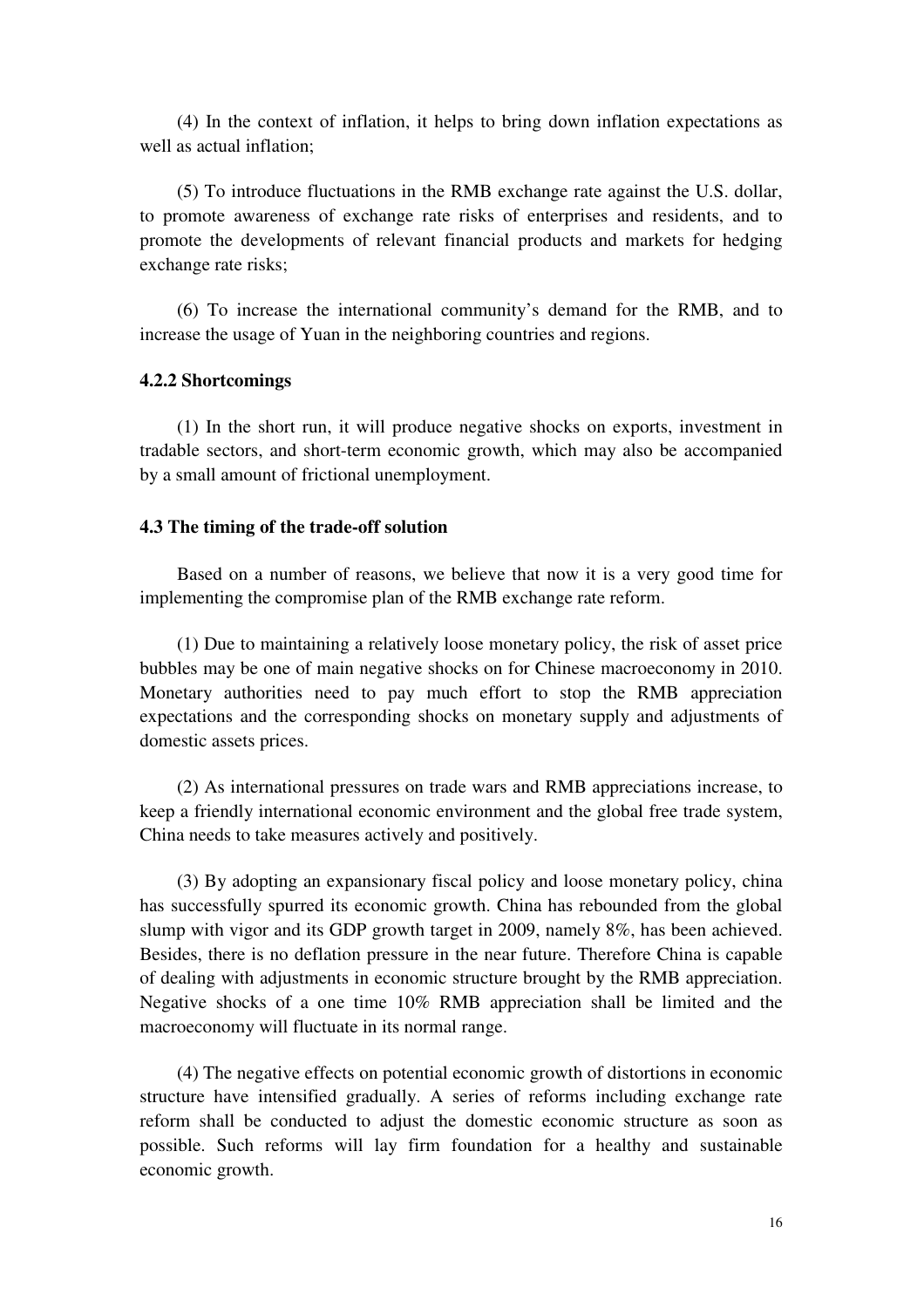# **5. Summary and conclusions**

Exchange rate policy plays a key role in protecting macroeconomics stability and adjusting economic structure in the current China. It differs from other policy measures in one crucial respect: it addresses simultaneously internal balance and external balance. In this paper we evaluate benefits and shortcomings of China's current de facto dollar peg system and many policy options available for of the RMB exchange rate reform.

We find that all things considered, a one time 10% RMB appreciation accompanied by annual  $\pm 3\%$  fluctuation band again US dollar is better than the alternatives. It has many benefits, such as to reallocate domestic resources between tradable and nontradable sectors, to reduce trade surplus, to adjust economic structural imbalances, to eliminate unilateral RMB appreciation expectations more thoroughly, and to reduce the negative impact of speculative capital inflows, and so on. It has shortcomings as well. In the short run, it will produce negative shocks on exports, investment in tradable sector, and short-term economic growth, which may also be accompanied by a small amount of frictional unemployment.

We also conclude that now it is a very good time for implementing the trade-off solution of the RMB exchange rate reform. The negative effects on potential economic growth of distortions in economic structure have intensified gradually. A series of reforms including exchange rate reform shall be conducted to adjust the domestic economic structure as soon as possible. Such reforms will lay a firm foundation for a sound economic recovery and sustainable economic growth.

### **References**

Bernanke Ben, Gertler Mark and Gilchrist Simon, 2000. "The Financial Accelerator in a Quantitative Business Cycle Framework", in J. Taylor and M. Woodford (eds.), *Handbook of macroeconomics. Amsterdam: North-Holland*, 2000, pp. 1341-93.

Bi Yujiang, Zhu Zhongdi, 2007. "Pass-through effect of RMB exchange rate movements on export prices of Chinese goods", *World Economy(Chinese)*, Vol. 5.

Chen Ying, Pan Jiahua, Xie Laihui, 2008. "The energy content of China's import and export commodities and their policy implications", *Economic Research(Chinese)*,, No. 7.

Cheung Yin-Wong, Menzie D. Chinn, Eiji Fujii, 2009. "China's Current Account and Exchange Rate", NBER Working Paper, No. 14673.

Cui Li, Chang Shu and Jian Chang, 2009. "Exchange Rate Pass-through and Currency Invoicing in China's Exports", *China Economic Issues*, July 2009, Hong Kong Monetary Authority.